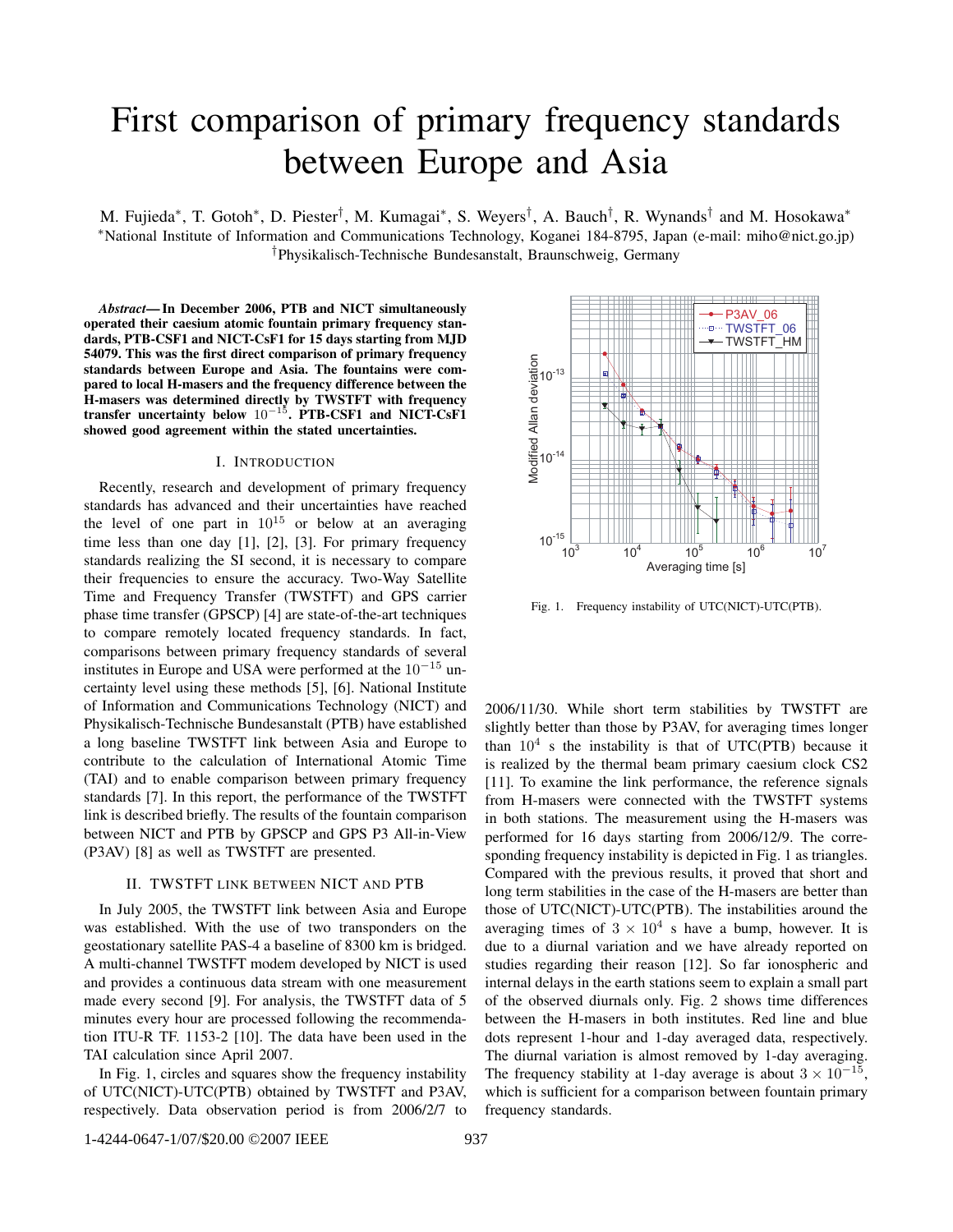

Fig. 2. Time difference between H-masers. Frequency offset is removed.

## III. COMPARISON OF PRIMARY FREQUENCY STANDARDS

# *A. Comparison setup*

In frequency comparisons between caesium atomic fountains, the frequency difference between the fountain and the H-maser used as a reference for the fountain is measured in each laboratory. Then the frequency difference between the H-masers is determined by remote frequency transfer. Combining them, the frequency difference between the fountains is derived. This is done by computing their mean differences calculated in a straightforward manner,  $(\overline{T}(\text{end}) - \overline{T}(\text{start}))$ and divided by the measurement interval.

PTB and NICT simultaneously operated their caesium atomic fountain primary frequency standards, PTB-CSF1 and NICT-CsF1 for 15 days starting from 2007/12/10. In PTB, the reference H-maser is named H5 and NICT names the reference H-maser as HM8. The measurement configuration is depicted in Fig. 3. The frequency difference between H5 and HM8 was determined directly by TWSTFT. The following equation shows the frequency difference via TWSTFT between the fountains. Each term in parenthesis represents a frequency difference.

$$
(\text{PTB-CSF1} - \text{NICT-CsF1})_{\text{via TW}}
$$

$$
= (\text{PTB-CSF1} - \text{H5}) - (\text{NICT-CsF1} - \text{HM8}) + (\text{H5} - \text{HM8})_{\text{via TW}}.
$$
 (1)

To compare the result with other frequency transfer methods, the results were calculated using GPS data and Circular T [13]. GPS receivers, Ashtech Z-12T and Septentrio PolaRx2 in PTB and NICT, respectively, are used in the international time links organized by BIPM. The frequency difference between UTC(PTB) and UTC(NICT) was determined by P3AV and GPSCP, whose detailed analysis method is described in [14]. In December 2006, the TAI time link between PTB and NICT was maintained by P3AV. At PTB the phase difference between UTC(PTB) and H5 was measured by a phase comparator. At NICT, a time interval counter was used for the phase difference measurement between UTC(NICT) and HM8. Then the frequency differences between the fountains via GPSCP and P3AV were calculated in the following way:

$$
(\text{PTB-CSF1} - \text{NICT-CsF1})_{\text{via GPS}}
$$

$$
= (\text{PTB-CSF1} - \text{H5}) - (\text{NICT-CsF1} - \text{HMS}) + (\text{H5} - \text{HMS})_{\text{via GPS}}, \quad (2)
$$

and

$$
(H5 - HMS)_{via GPS}
$$
  
= (UTC(NICT) - HMS) - (UTC(PTB) - H5)  
+ (UTC(PTB) - UTC(NICT))\_{via GPS}. (3)

In Circular T, time differences with respect to Coordinated Universal Time (UTC) with a five-days grid are reported. The operation result of PTB-CSF1 for this 15 days was reported to BIPM and the frequency difference between PTB-CSF1 and TAI was calculated there and published in the Circular T 228. We computed the frequency difference of TAI - UTC(NICT) using the values of the Circular T 228. Then the mean H-maser difference with respect to UTC(NICT) was calculated and the frequency difference between the fountains via the Circular T was obtained as follows:

$$
(\text{PTB-CSF1} - \text{NICT-CsF1})_{\text{via CirT}}
$$
\n
$$
= (\text{PTB-CSF1} - \text{TAI}) - (\text{NICT-CsF1} - \text{HM8})
$$
\n
$$
+ (\text{UTC(NICT)} - \text{HM8})
$$
\n
$$
+ (\text{TAI} - \text{UTC(NICT)})_{\text{via CirT}}.
$$
\n(4)

#### *B. Results*

The H5-HM8 data via TWSTFT were achieved every second. While the phase differences between UTC(PTB) and H5 were taken every ten minutes by a phase comparator, those between UTC(NICT) and HM8 were measured every second by a time interval counter. The time differences of UTC(PTB)- UTC(NICT) via P3AV and GPSCP were calculated every 16 min and 10 min, respectively. Then all the data were averaged per hour and adopted for the computation of the frequency transfer. Fig. 4 shows the daily frequency difference between H5 and HM8 via TWSTFT, GPSCP and P3AV. The frequency differences per day were computed from the average of 24 hourly frequency differences per day. Consequently, the daily difference is equal to that derived from the straightforward manner using the time comparison data of 0h and 24h. From the plot one can infer that the results via three different methods show almost the same linear trend, which means that the frequency transfers connecting with the H-masers and local UTC work well. To estimate the frequency difference between the H-masers, we assumed that it was a constant over this period and fluctuation in each day around the mean frequency over 15 days was induced by phase noise due to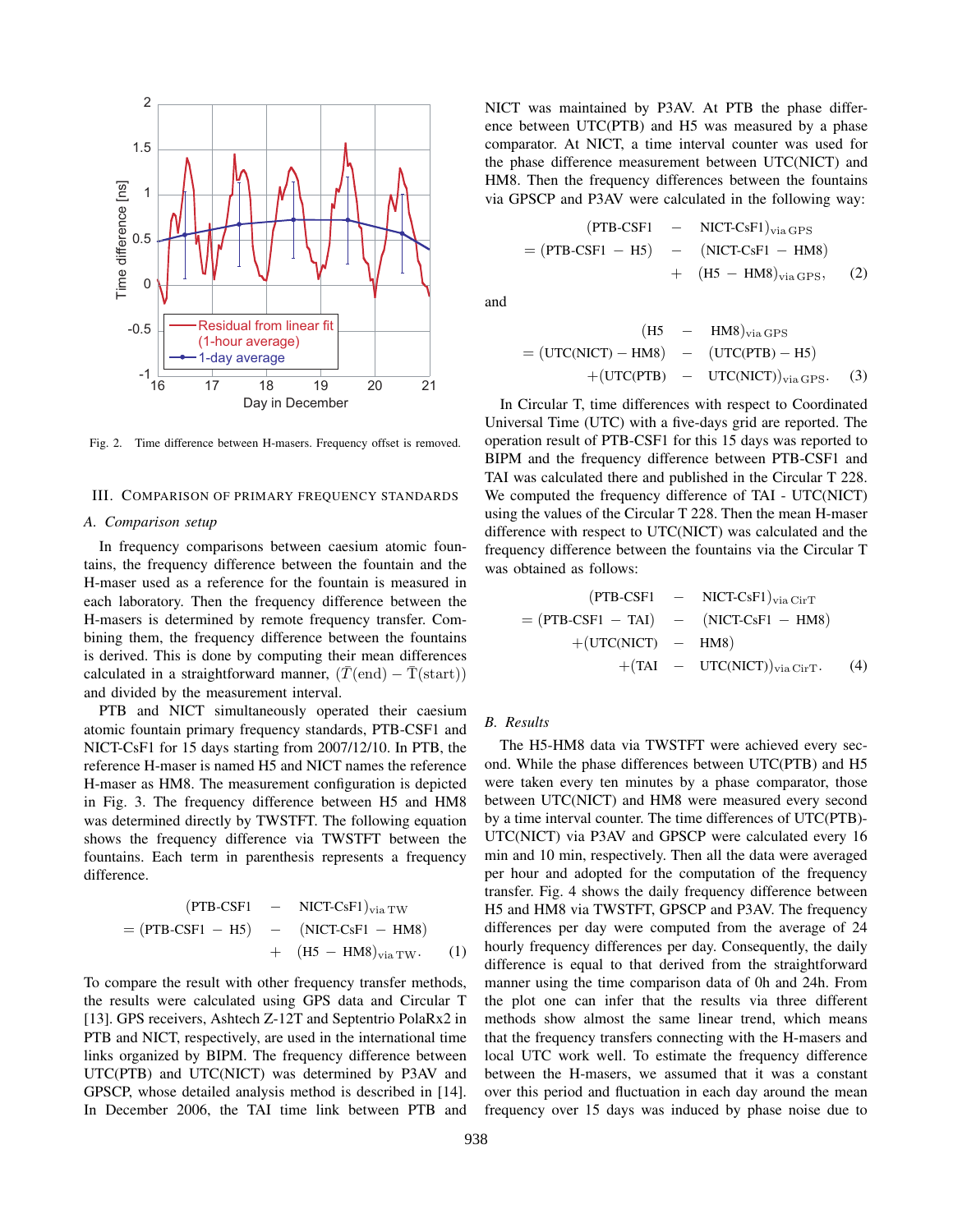

Fig. 3. Frequency comparison setup. ES represents earth station.

the link. The phase noise corresponds to the link uncertainty at 1 day. If the frequencies of the H-masers vary, the phase noise is overestimated, which is consistent with the link noise of 0.5 ns assigned by BIPM for TWSTFT, however. A detailed discussion is described in the next section. Since the measurement is performed for 15 days, it is necessary to extend the uncertainty for 15 days. We used the extension method approved in the 17th CCTF meeting [16]. When a frequency comparison in a link with a measurement interval of  $\tau_0$  continues for  $\tau$ , the link uncertainty *u* is written as:

$$
u = \left(\frac{\sqrt{2}u_{\rm A}}{\tau_0}\right)\frac{1}{n^x},\tag{5}
$$

 $u_{r}$ *nA* is the phase noise of the link and  $n = \tau / \tau_0$ .  $x = 0.9$  is used in the calculation of the frequency transfer instability into TAI for primary frequency standards. This is decided by the assumption that the link noise would be mainly due to white PM and flicker PM in the range from 1 day to many tens of days. We estimated the link instabilities for 15 days using this equation. In the case via Circular T, the link uncertainties were computed from the type-A uncertainty  $u_A$  of the realization of local UTC. For PTB and NICT,  $u_A$  were 0.3 ns and 0.7 ns for this period, respectively. Their root sum square was adopted for the link uncertainty. The H-maser differences and the link uncertainties are summarized in Table I.

The detailed uncertainty budget for the fountains were described in [1], [2], [3] and in the report submitted to BIPM [15]. There,  $u_A$  and  $u_B$  represent the combined uncertainties due to the statistical instability and systematic effects, respectively.  $u_{\text{tot}}$  shows the total uncertainty of the fountains, excluding the link uncertainty. Uncertainties of PTB-CSF1 and NICT-CsF1 are summarized in Table II.

The mean frequency differences between PTB-CSF1 and NICT-CsF1 via TWSTFT, GPSCP, P3AV and the Circular T are summarized in Table III. PTB-CSF1 and NICT-CsF1 show good agreement within the stated uncertainties. The

values of  $u_A$  and  $u_{\text{tot}}$  represent the type A and the combined uncertainties including the link uncertainty.

TABLE I FREQUENCY DIFFERENCES BETWEEN H5 AND HM8 DURING 15 DAYS.

|                   | $H5 - HMS$ [ $\times 10^{-15}$ ] | $u_A$ [ps] | $ u  \times 10^{-15}$ |
|-------------------|----------------------------------|------------|-----------------------|
| <b>TWSTFT</b>     | $-95.0$                          | 508        | 0.7                   |
| <b>GPSCP</b>      | $-94.9$                          | 428        | 0.6                   |
| P <sub>3</sub> AV | $-94.5$                          | 544        | 0.8                   |
| Circular T        | $-94.1$                          | 762        | 1.0                   |

TABLE II UNCERTAINTIES OF PTB-CSF1 AND NICT-CSF1 EXPRESSED IN 10*−*<sup>15</sup> .

|           |          | uв | $u_{\rm tot}$ |
|-----------|----------|----|---------------|
| PTB-CSF1  | - 0      |    |               |
| NICT-CsF1 | $\Delta$ |    |               |

TABLE III FREQUENCY DIFFERENCES BETWEEN PTB-CSF1 AND NICT-CSF1 DURING 15 DAYS STARTING FROM MJD 54079. NUMBERS ARE EXPRESSED IN 10*−*<sup>15</sup>

|                   | EXPRESSED IN $10^{-15}$ |              |               |
|-------------------|-------------------------|--------------|---------------|
|                   | PTB-CSF1 - NICT-CsF1    | $u_{\Delta}$ | $u_{\rm tot}$ |
| <b>TWSTFT</b>     | $-1.3$                  | 19           | 2.9           |
| <b>GPSCP</b>      | $-1.2$                  | 1.8          | 2.9           |
| P <sub>3</sub> AV | $-0.8$                  | 19           | 2.9           |
| Circular T        | -04                     | 2.0          | 30            |

### *C. Discussion*

The assumption that the H-maser difference was a constant is discussed in this section. To evaluate the link uncertainty and noise, frequency transfer instability of the H-masers by three methods and double difference between them were calculated as shown in Fig. 5. The frequency instability obtained by TWSTFT has a bump around the averaging time of a half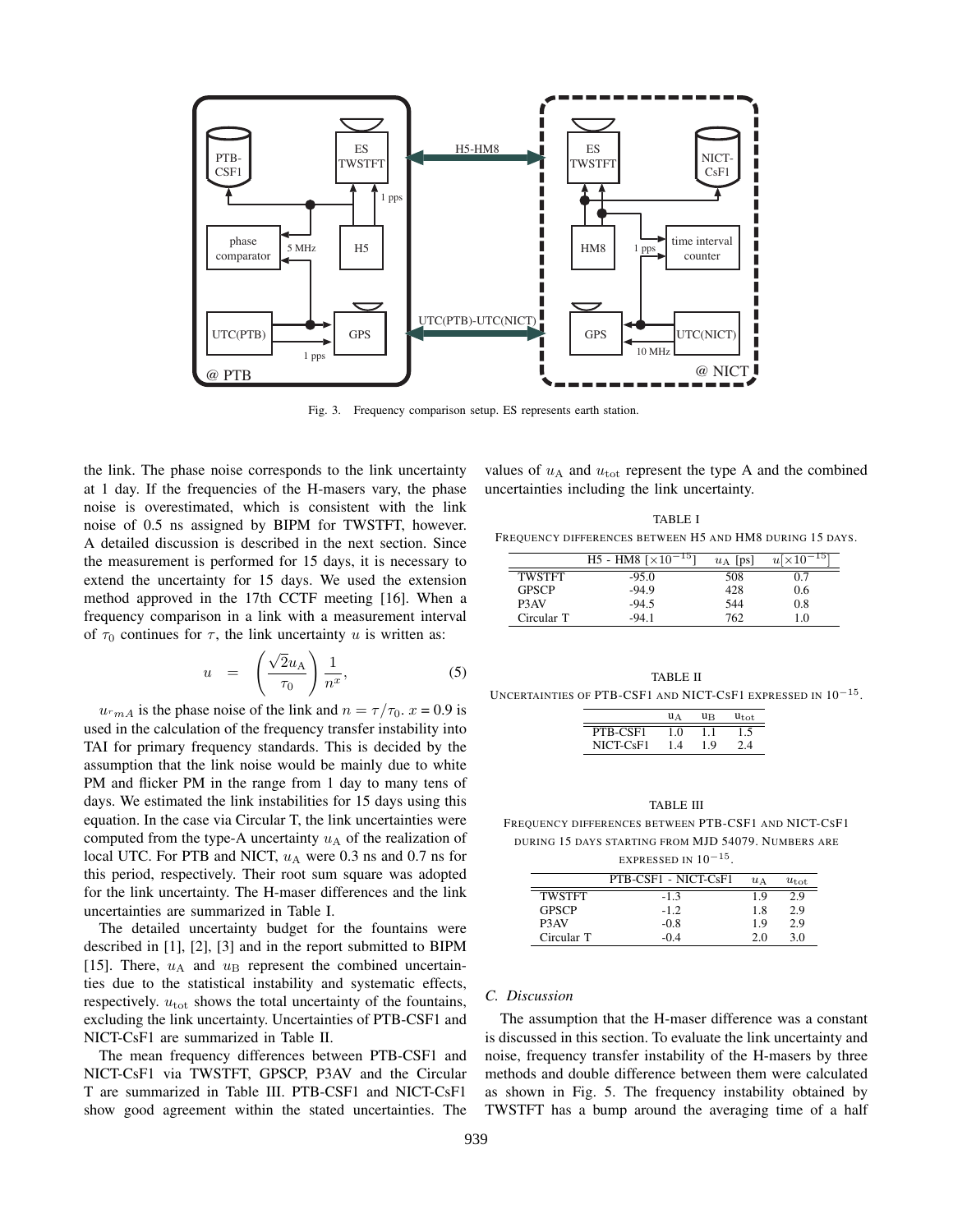

Fig. 4. Frequency difference between H-masers.

day. For shorter and longer averaging times, both instabilities by TWSTFT and GPSCP show good agreement. At short averaging times, the instability by GPSCP has a slope of about *τ −*3*/*2 representing white phase noise. A periodic component is not seen there. P3AV is inferior to the other methods and there is a small bump around a half day, too. Averaging longer than  $2 \times 10^5$  seconds gives the same instability for all three methods, which might be due to frequency drifts of the H-masers. The frequency instability of the double difference, GPSCP-P3AV, is  $0.7 \times 10^{-15}$  at 324000 seconds, equal to a quarter of 15 days. Because both the GPSCP and P3AV data were obtained from the same receivers, all common mode variations in the GPS receivers and frequency references are canceled in the differences. So, this instability attributes to the difference in the two types of the data processing software. On the other hand, the frequency instability of TWSTFT-GPSCP is nearly at the same level,  $0.8 \times 10^{-15}$  at the time, being an upper limit on the TWSTFT instability. These results prove that the assumption about the H-maser difference and the estimated link uncertainties in Table I were almost appropriate. The modified Allan deviation of the TWSTFT-GPSCP looks like Flicker FM in the range of averaging times longer than  $2 \times 10^5$ seconds, however. The link noise in the range over a few days should be examined more intensively.

When we computed the result of the fountain comparison via P3AV, the frequency difference of UTC(NICT)-UTC(PTB) was calculated first and then connected with the other results following the equations (2) and (3). The time link between PTB and NICT for TAI was connected by P3AV at that time. The frequency difference of UTC(NICT)-UTC(PTB) by the Circular T differed a little from the P3AV result of this work. This is why there is difference between the fountain comparison results via the Circular T and P3AV. A possible reason is a difference in the data processing. In the TAI computation, a low-pass filtering process is adopted to reduce white PM noise whose time constant is close to about 14 hours [17]. On the other hand, we used a simple average in the data analysis, because the H-maser difference was smooth enough. Fig. 6 shows time and frequency differences of UTC(NICT)- UTC(PTB) obtained by P3AV and the Circular T. There, thin red and black dotted lines represent 1-hour data and 14 hours moving average data, respectively. Squares represent the values from the Circular T. Slopes of solid red, black and blue lines express the average frequency differences obtained from 12/10 to 12/25 by 1-hour data, moving averaged P3AV data and the Circular T, respectively. Their frequency differences are summarized in Table IV. The result using the moving average was consistent with the Circular T, but not with the 1-hour average, to be explained from the perspective of the data processing method. Further study about the disagreement with Circular T is required.

TABLE IV FREQUENCY DIFFERENCE OF UTC(NICT)-UTC(PTB) DURING 15 DAYS. NUMBERS ARE EXPRESSED IN 10*−*<sup>15</sup> .

|                                | Frequency difference |
|--------------------------------|----------------------|
| Circular T                     | $-3.9$               |
| P3AV (1-hour average)          | $-3.5$               |
| P3AV (14-hours moving average) | -39                  |

#### IV. CONCLUSIONS

PTB and NICT simultaneously operated their caesium atomic fountains, PTB-CSF1 and NICT-CsF1 for 15 days starting from 2007/12/10. PTB-CSF1 and NICT-CsF1 agree within the stated uncertainty and the results via TWSTFT, GPSCP, P3AV and Circular T were consistent. It was the first frequency comparison between Europe and Asia of primary caesium fountains. The frequency difference between the local reference H-masers was determined directly in the TWSTFT link with an uncertainty level below 10*−*<sup>15</sup>. As another result, the combined uncertainty was smaller than that via the Circular T. Direct links are preferable because they are easier to characterize in terms of the the actual link conditions and that gives the possibility to make the link uncertainty smaller.

#### ACKNOWLEDGMENT

The authors would like to thank J. Becker for his support to the operation of the PTB station.

#### **REFERENCES**

- [1] S. Weyers, U. Hübner, R. Schröder, C. Tamm, A. Bauch, "Uncertainty evaluation of the atomic caesium fountain CSF1 of the PTB", Metrologia 38, pp. 343-352, 2001.
- [2] S. Weyers, A. Bauch, R. Schröder, C. Tamm, "The atomic caesium fountain CSF1 of PTB", Proc. 6th Symp. on Freq. Standards and Metrology, pp. 64-71, World Scientific, 2002.
- [3] M. Kumagai, H. Ito, M. Kajita, M. Hosokawa, "NICT's operational atomic fountain NICT-CsF1", Proc. of Asia-Pacific Time and Frequency Forum, pp. 77-83, 2006.
- [4] R. Dach et al., "Time transfer using GPS carrier phase: error propagation and results", Journal of Geodesy, DOI 10.1007/s00190-002-0296-z, 2003.
- [5] T. Parker et al., "First comparison of remote cesium fountains", Proc. of Frequency Control Symposium, pp. 63-68, 2001.
- [6] A. Bauch et al., "Comparison between frequency standards in Europe and the USA at the 10*−*<sup>15</sup> uncertainty level", Metrologia 43, pp. 109-120, 2006.